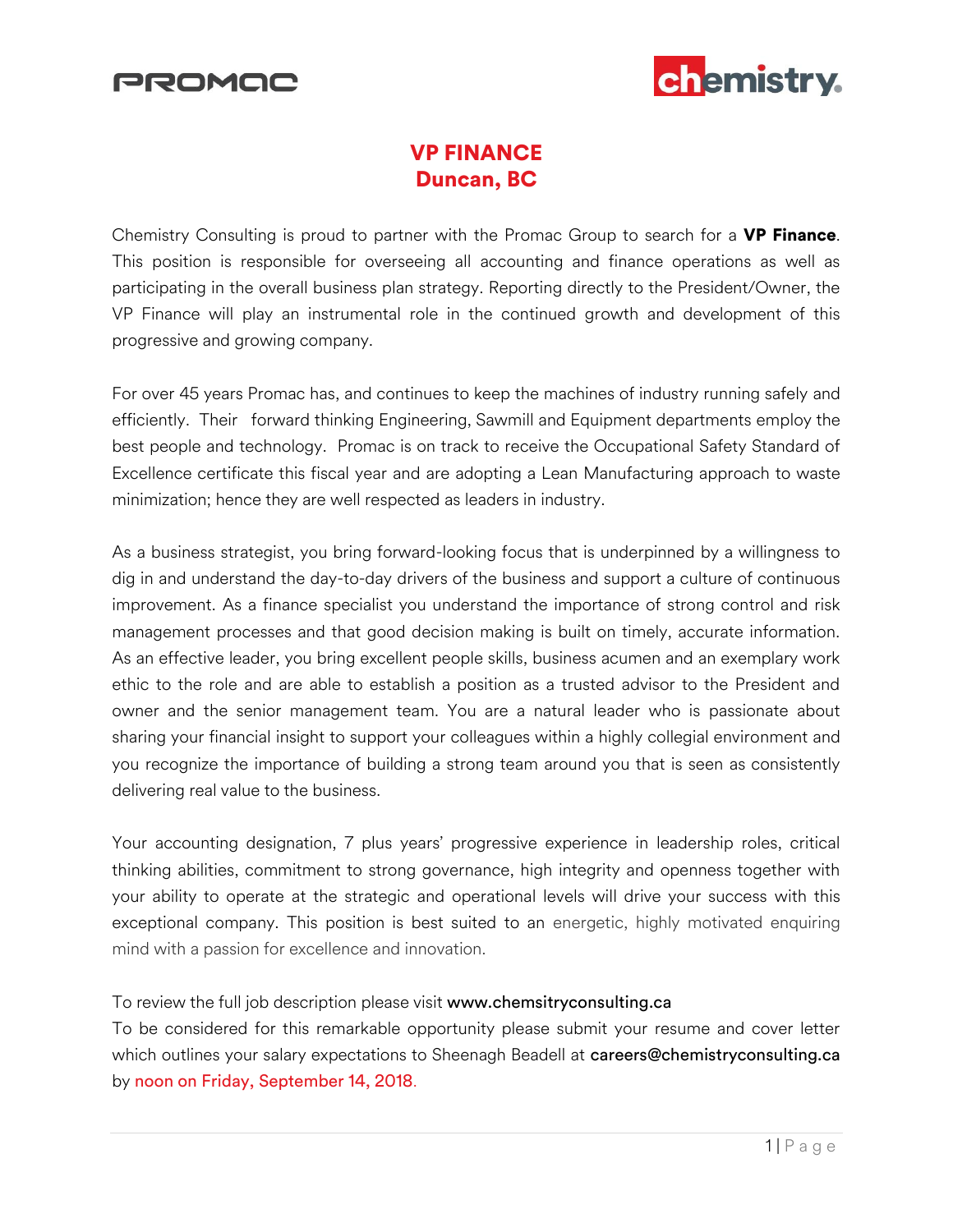



Psychometric assessments will be administered as part of the screening process.

We thank all those who apply but only those considered to be suitably qualified will be contacted.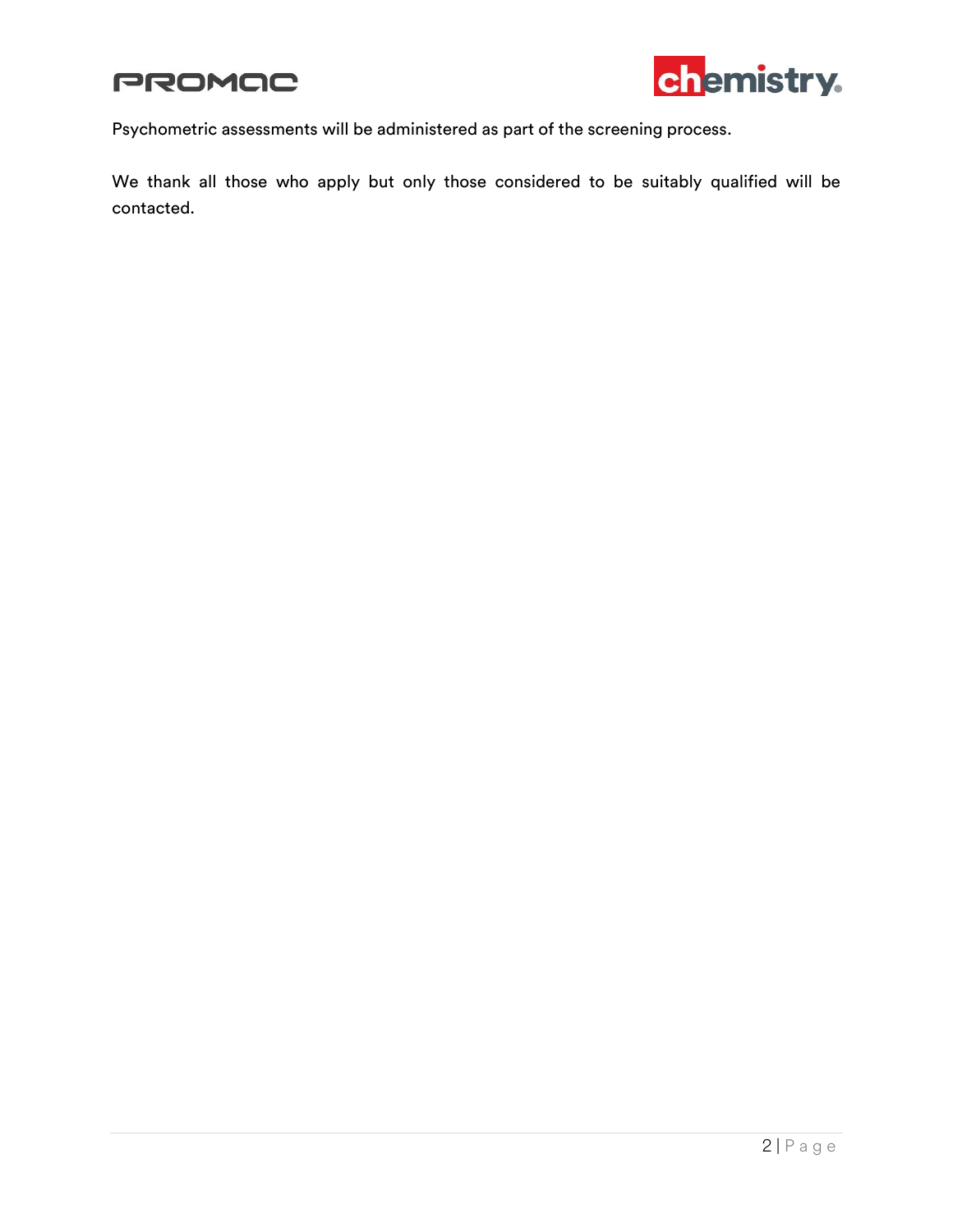



## VP Finance Job Description

Reporting to the President/Owner, the role of the VP Finance has overall control for all financial aspects of company strategy and is expected to analyze figures and implement recommendations based on findings, with the most profitable outcomes.

#### Financial Reporting

- Prepare short and long-term financial forecasts of financial performance
- Generate quarterly and annual reports that clearly explain the state of the company's finances
- Direct all aspects of accounting operations, overseeing all transactions related to G/L, receivables, payables, payroll and financial reporting

#### Auditing

- Oversee audit and tax functions
- Coordinate activities with outside audit firms and review firms performance

#### Planning

- Work with senior team to formulate strategies and plans to grow the business
- Work with other team members to understand revenue and cost drivers and define appropriate reports for tracking

#### Risk Management

 Ensure that company financial systems are robust, compliant and support current activities and future growth

#### Building Relationships

- Establish a high level of credibility and manage strong working relationships with external parties including customers an advisors
- Lead and develop finance team

#### Requirements:

- Accounting designation (CPA/CGA/CMA)
- 7 plus years of progressive leadership roles
- "Hands-on" approach to the responsibilities of VP Finance
- **Manufacturing or construction experience**
- Astute, articulate and technically strong